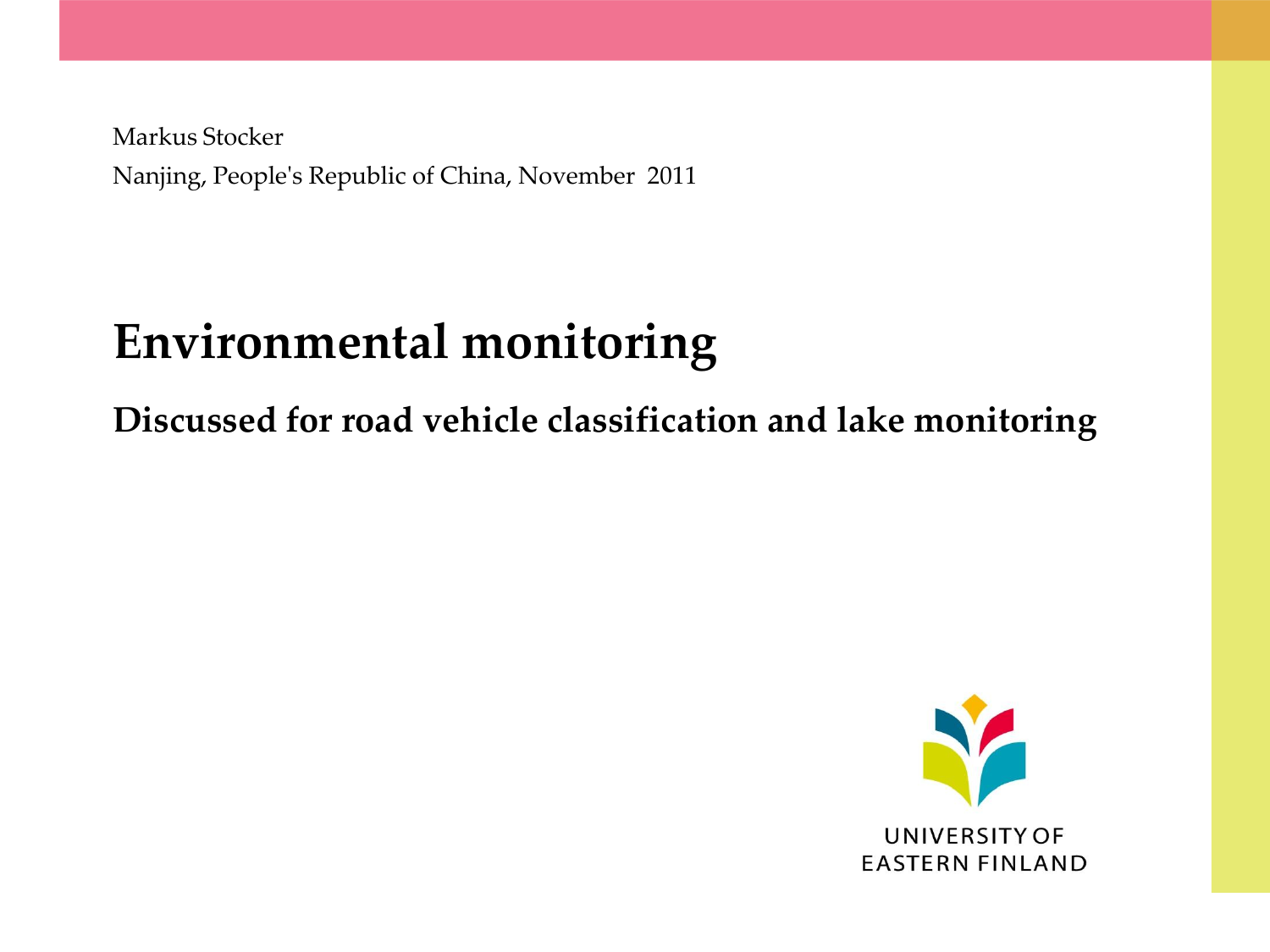#### **Introduction**



- Environmental monitoring
	- "Observe and record the conditions of the natural environment" [1]
	- Involves *measurement*, i.e. the "process of empirical, objective, assignment of numbers to the properties of objects and events of the real world in such a way as to describe them" [2]
- Sensor layer
	- Distributed sensor network
- Data layer
	- Raw measurement spatiotemporal data
	- Potentially high frequency
- Ontology layer
	- Formal and explicit domain knowledge

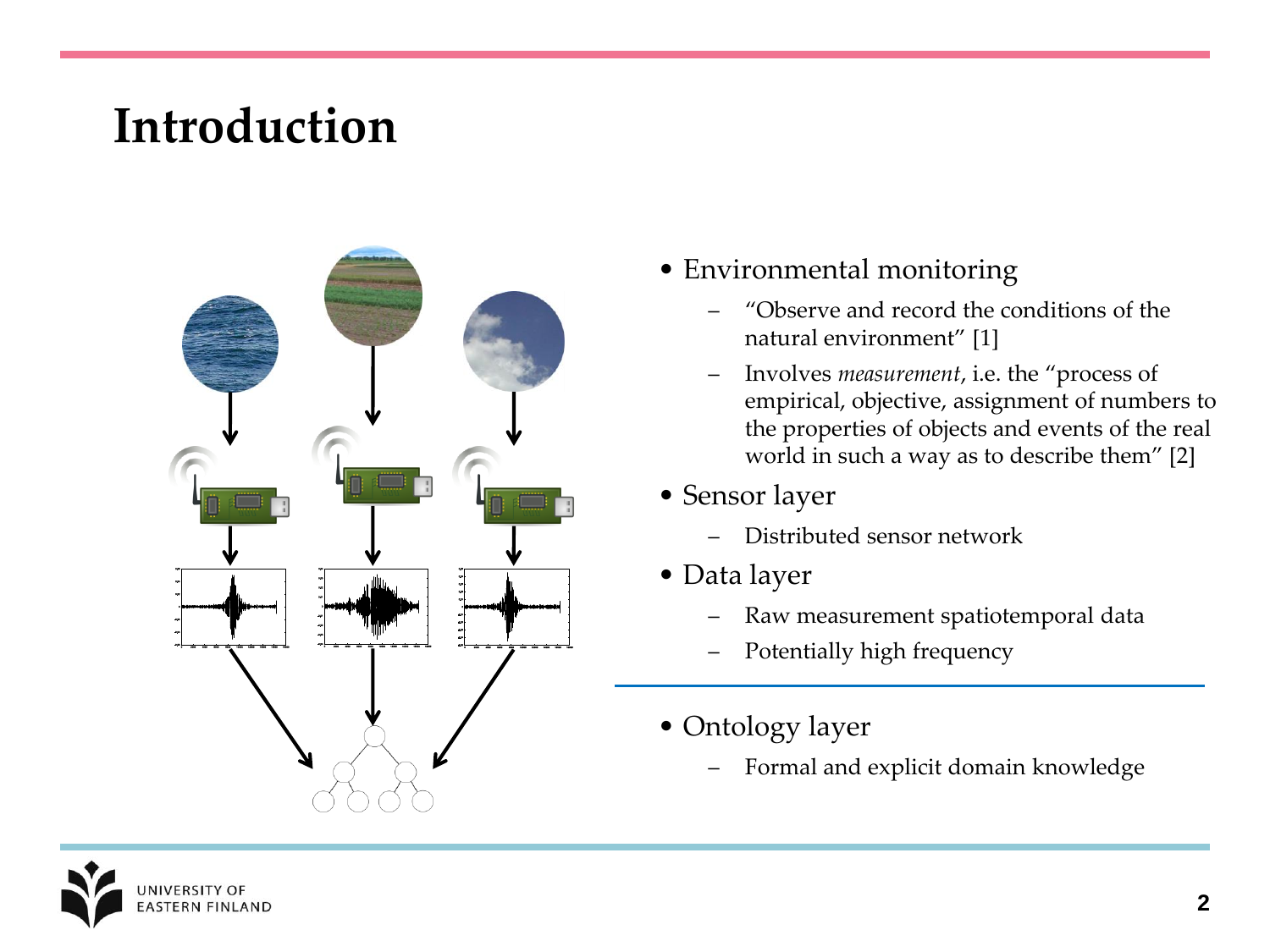## **Introduction Overview**

- Discuss
	- Environmental monitoring
	- Sensor layer
	- Data layer
	- Ontology layer (briefly)
- •For each topic, discuss
	- Things to consider
	- Applied to road vehicles (concrete use case)
	- Applied to lake monitoring (potential use case)

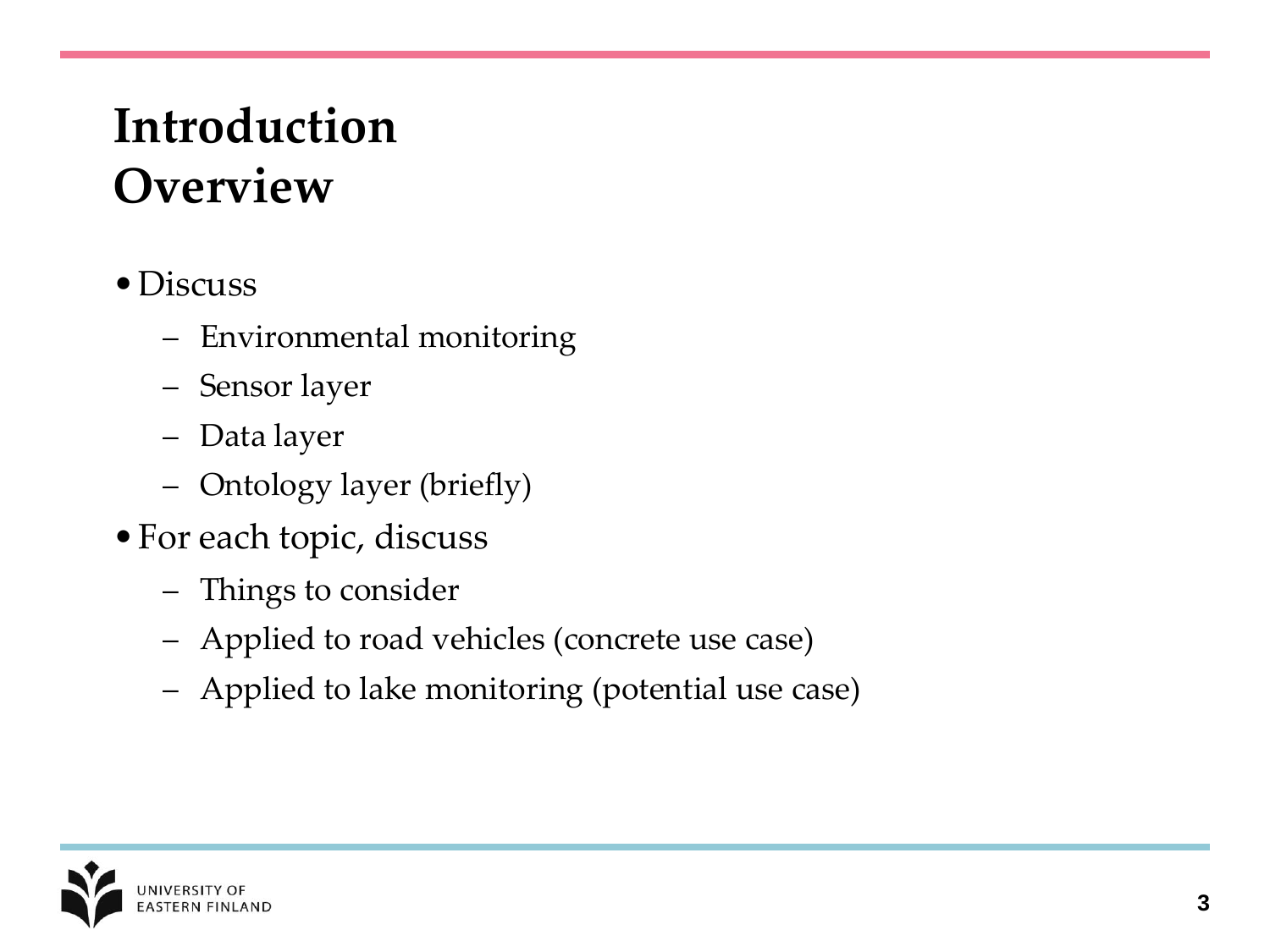# **Environmental monitoring Things to consider**

- Purpose of monitoring
	- Must be clearly defined
	- Determines sensor network and monitored variable(s)
- Monitored variable(s)
	- Must be clearly defined
	- Determines sensor type(s)
- Sensor type
	- Determines data type, data volume, data communication, ...
- Data type
	- Determines data parsing and processing
- Data volume
	- May be huge, especially for high frequency sensors and/or large sensor networks
- Data communication
	- TCP/IP, HTTP, proprietary protocols

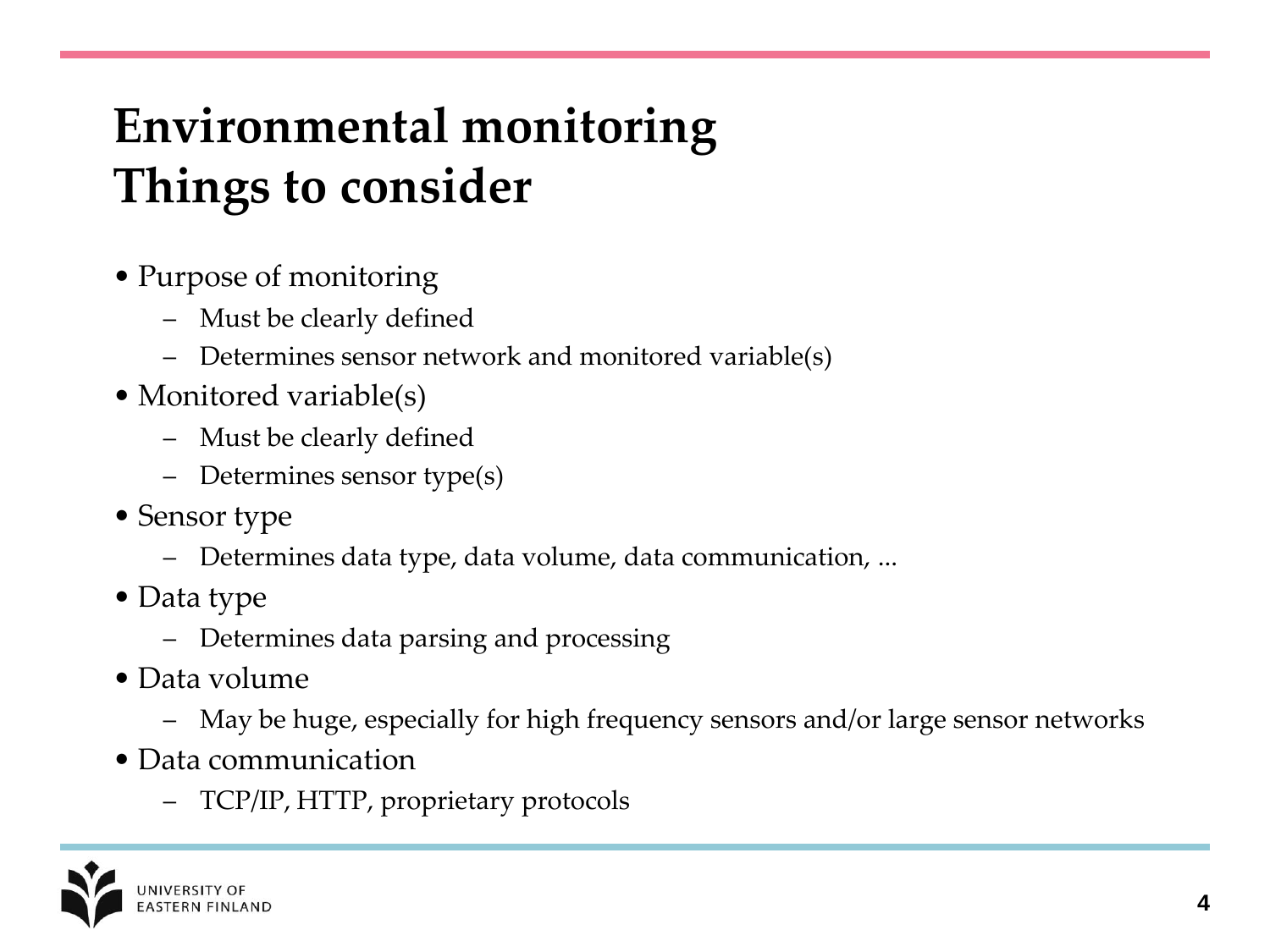# **Environmental monitoring Applied to road vehicles**

- Purpose of monitoring
	- Road vehicle detection and classification
- Monitored variable
	- Road pavement vibration
- Sensor types
	- Vibration sensor (accelerometer)
	- Camera sensor
- Data types
	- WAVE-encoded vibration sampling data
	- JPEG camera images
- Data volume
	- 2000 Hz sampling frequency (vibration)
	- Variable 1-3 fps at 640x480px (~300-400 Kb)
	- One month continuous monitoring: 5bn values, 1.7Tb data
- Data communication
	- TCP/IP, HTTP, wired/wireless links





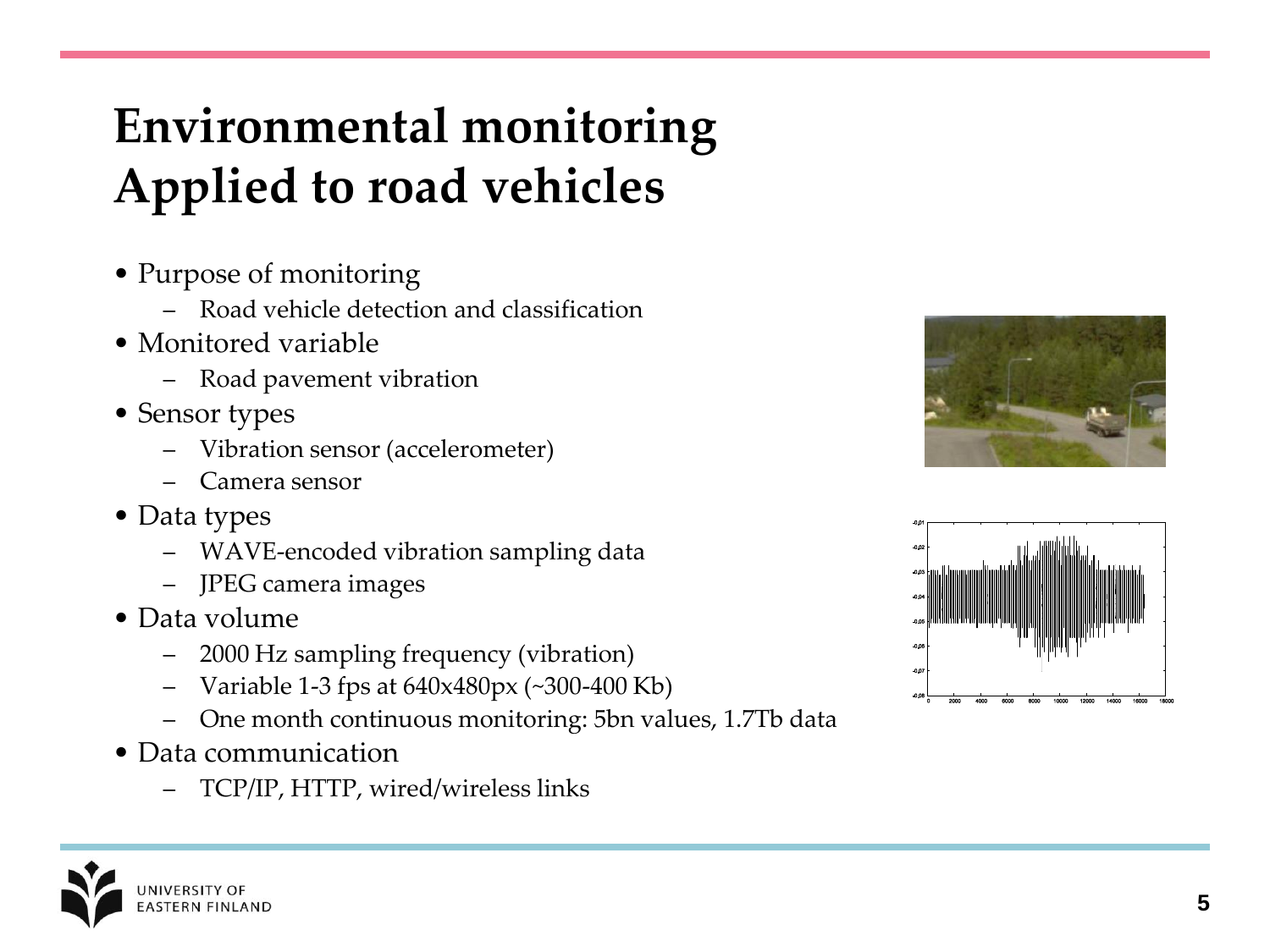# **Environmental monitoring Applied to lake monitoring**

- Purpose of monitoring, e.g.
	- Water quality for drinking purposes and/or bathing
	- Ecosystem health monitoring (e.g. Eutrophication)
- Monitored variables, e.g. for drinking water quality
	- Hardness, chlorine, nitrates, metals, radioactive materials, pH, ...
- Sensor type, e.g. for hardness
	- Calcium carbonate concentration (CaCO3 sensor)
- Data type
	- May write measurement data to text file (data logger)
- •Data volume
	- May be little for a few low-frequency sensor, or huge
- •Data communication
	- Possibly locally-wireless, remotely-wired (Internet), networks

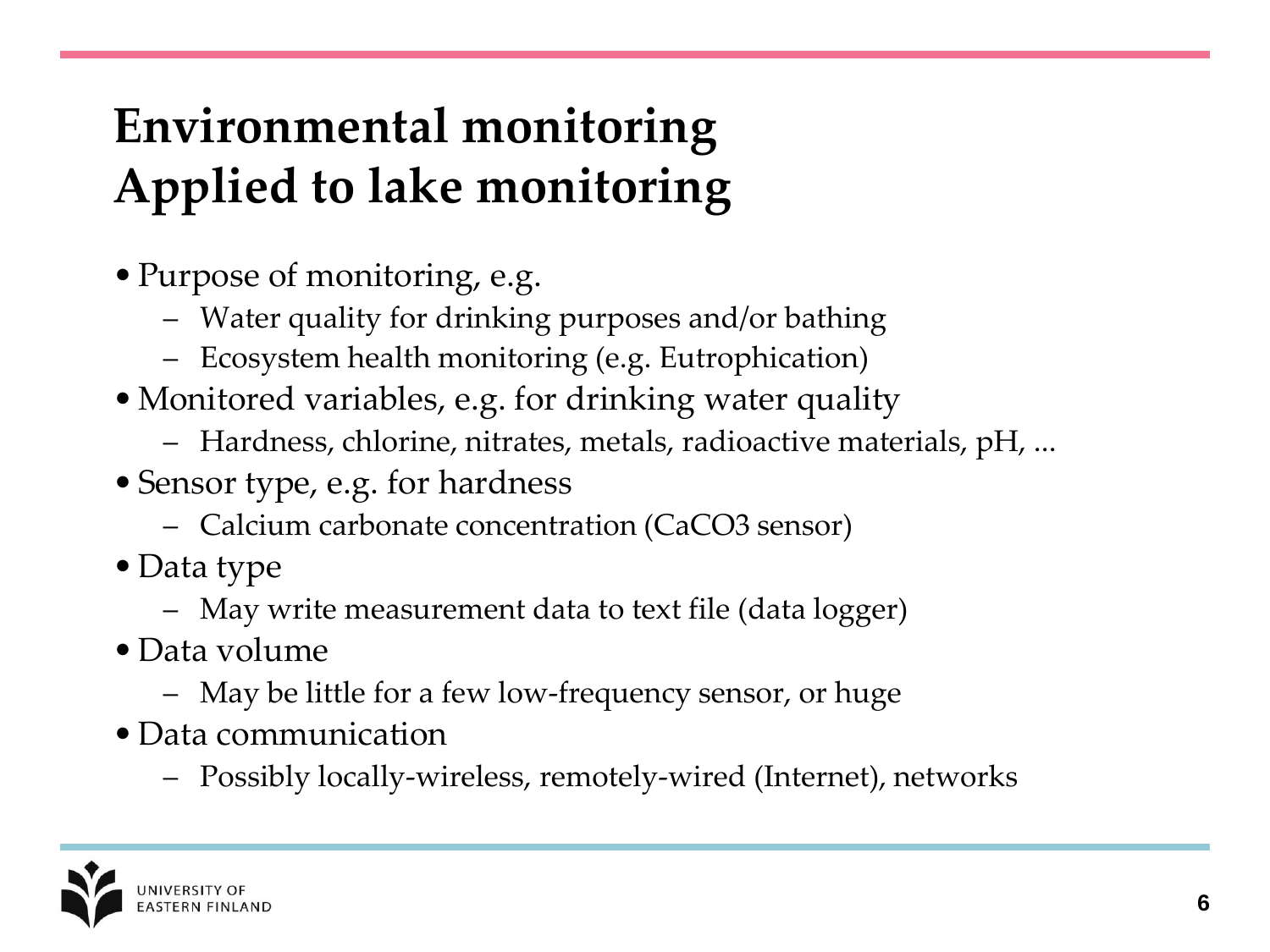## **Sensor layer Things to consider**

- Sensor network topology
	- Single sensor or sensor network
	- Communication between sensors or not
	- Data aggregation at sensor level or not
- Sensor installation
	- Proper deployment of sensor in environment
- Sensor calibration
	- Proper parameterization of sensor in environment
- Sensor durability
	- Powered by battery or connected to power network
- Sensor resistance
	- To weather conditions (e.g. temperatures and precipitation)
	- To interference of noise on signal

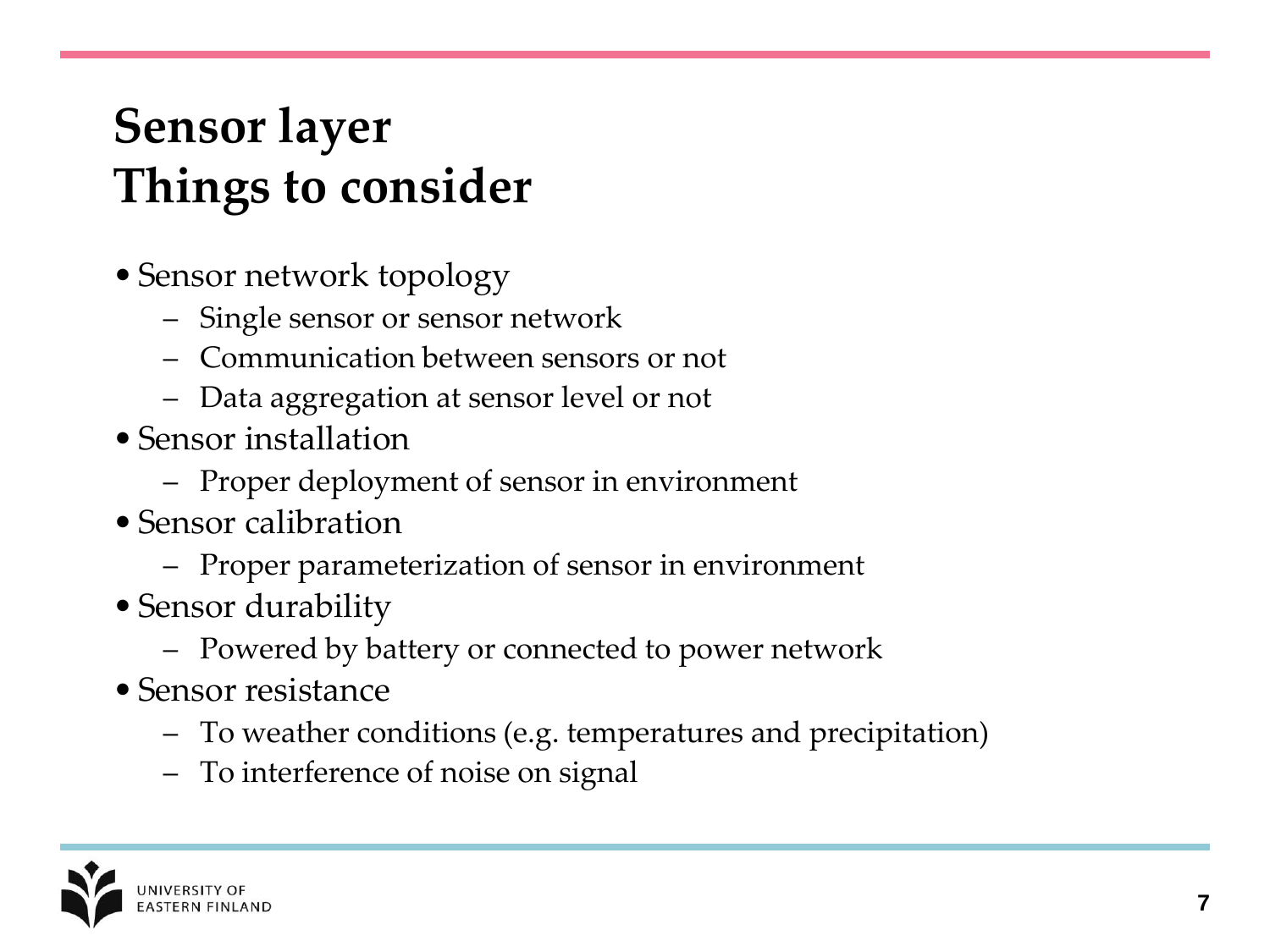# **Sensor layer Applied to road vehicles**

- Sensor network topology
	- One vibration sensor (total three) and one camera sensor (total two)
	- Sensor data directly reported to database for persistent storage
	- Database aggregates data
- Sensor installation
	- Sensor is mounted on metal bar of about 70 cm
	- Metal bar horizontal in ground underneath road asphalt
- Sensor calibration
	- Sampling frequency and duration
	- Sensor sensitivity
- Sensor durability
	- Sensors are connected to power network
- Sensor resistance
	- Vibration sensors are resistant to weather conditions and sound

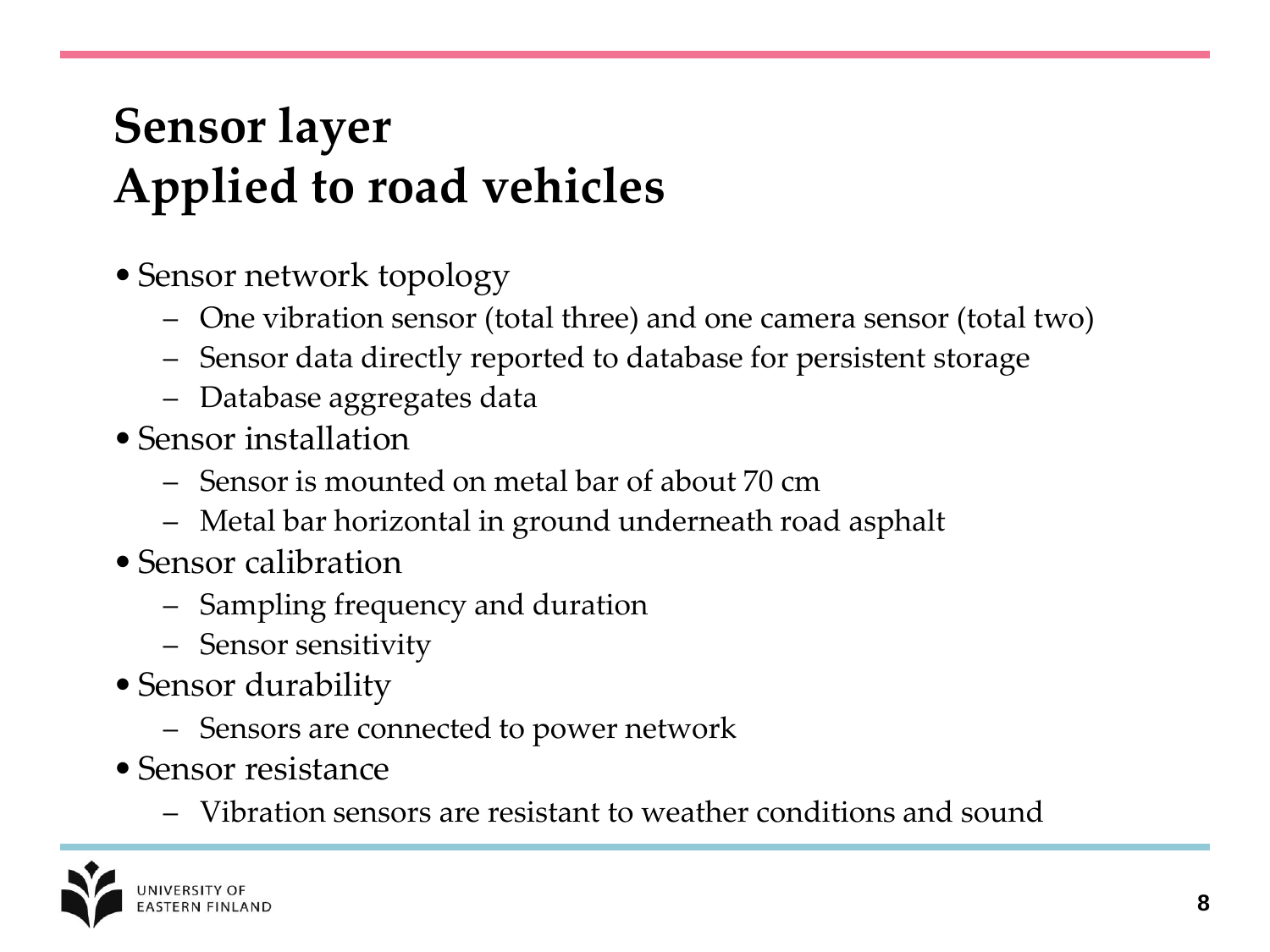# **Sensor layer Applied to lake monitoring**

- Sensor network topology
	- Depending on monitoring purpose possibly a large network
	- Sensors may not communicate between each other
	- Data aggregation may be necessary
- Sensor installation
	- Very dependent on sensor
	- Location may be difficult to access
- Sensor calibration
	- To match different environment, e.g. solar radiation for turbidity
- Sensor durability
	- Possibly battery powered (if distributed and difficult to access)
	- Make sure battery lasts for months (affects data transfer)
- Sensor resistance
	- To water, mechanical interference

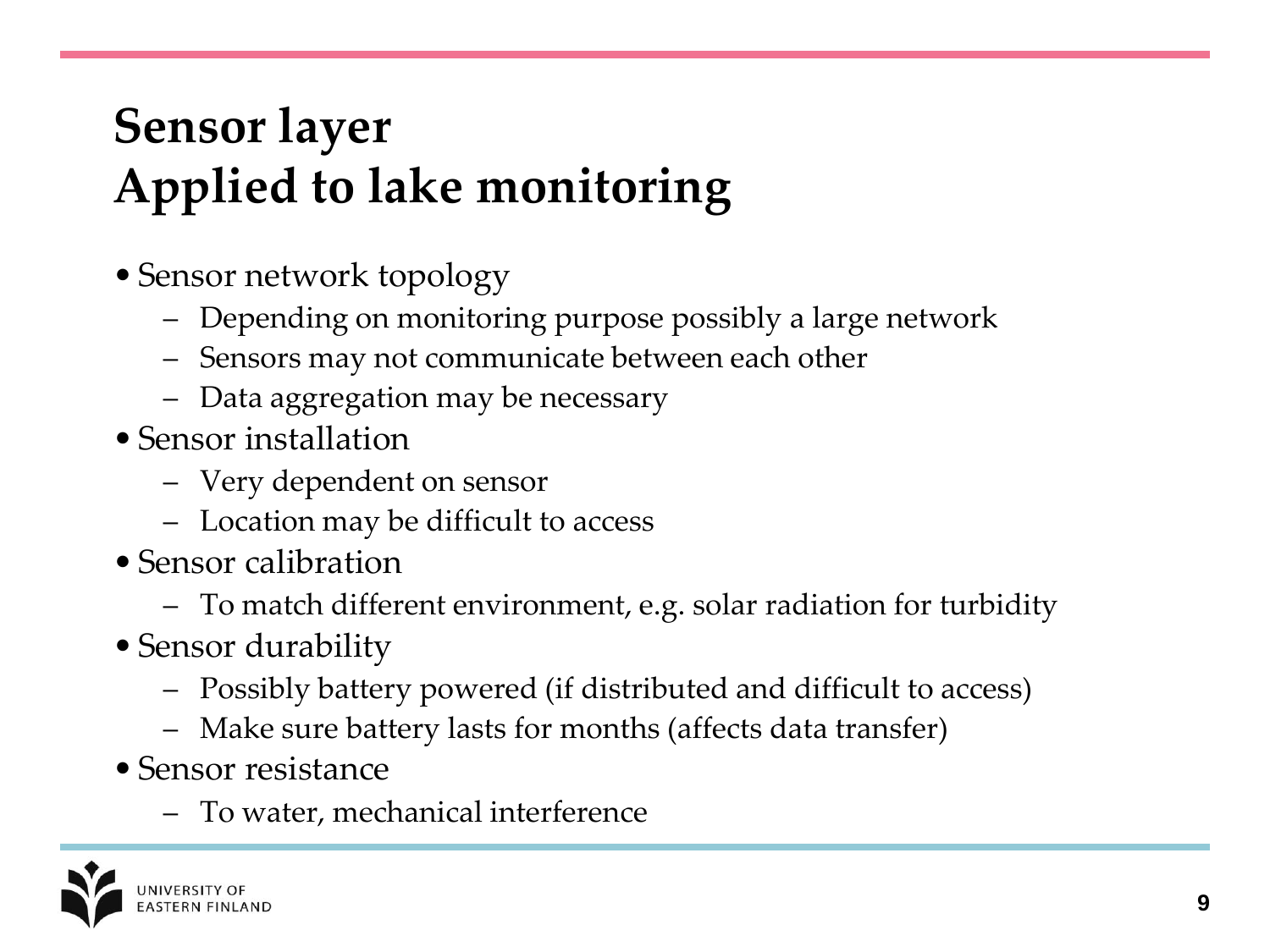## **Data layer Things to consider**

- •Data access
	- How to read data from sensor
- •Data parsing
	- Sensor data may be encoded (possibly binary format)
	- Parsing to extract measurement values we actually want
- •Data processing
	- Aggregation, e.g. hourly average
	- Fusion, i.e. combining data from two or more sensors
	- Data quality, e.g. missing data
- •Data mining
	- Discover patterns in sensor (network) data

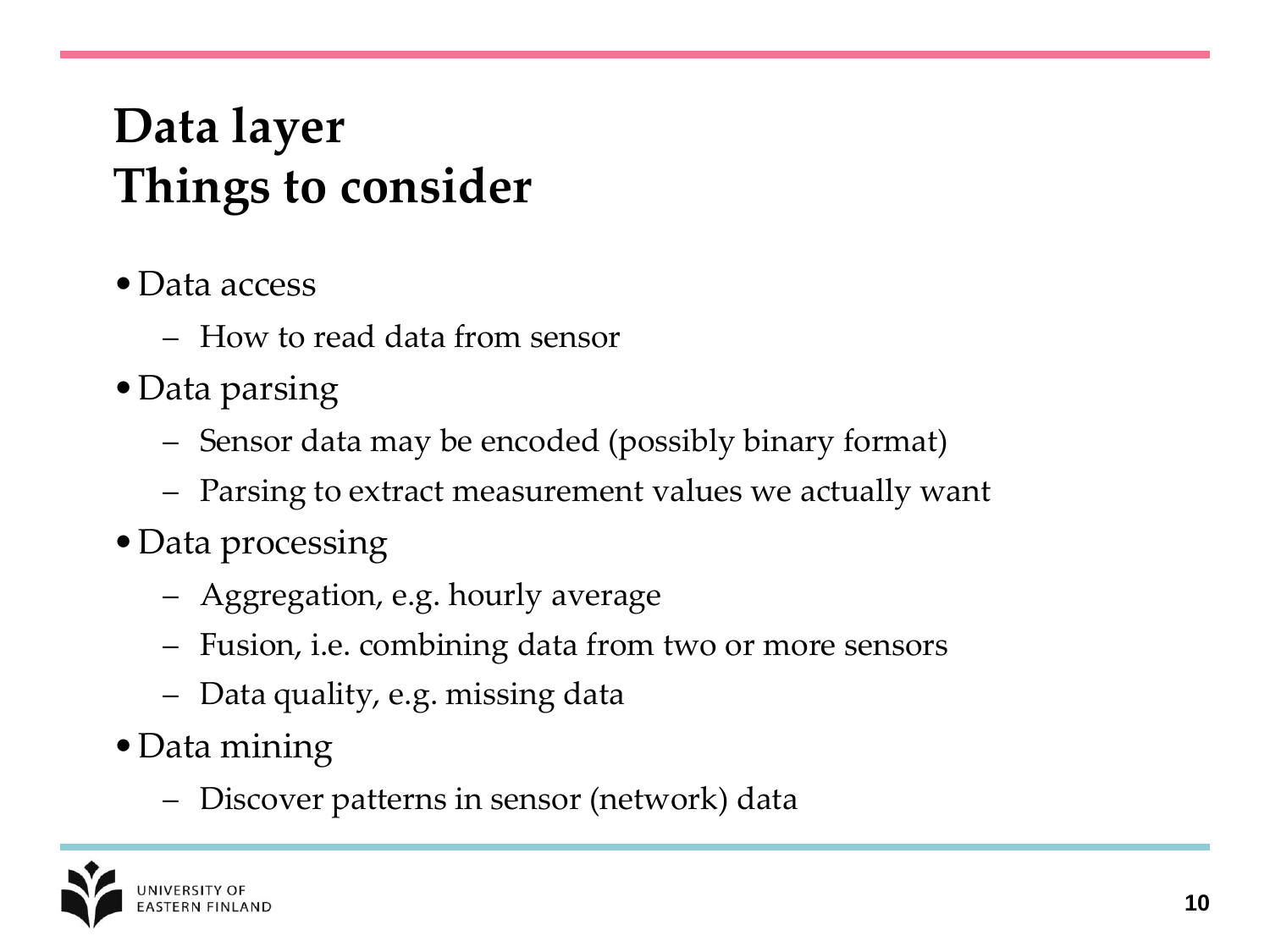# **Data layer Applied to road vehicles (1)**

- •Data access
	- URL for both vibration and camera sensors
- Data parsing
	- WAVE data to extract measurement values
	- Camera images are provided as JPEG
- •Data processing
	- For every window with 16,384 values (i.e. ~8s)
	- Band-pass filter, 80-130 Hz
	- Fourier transform
	- Extract frequency profile, 80-130 Hz



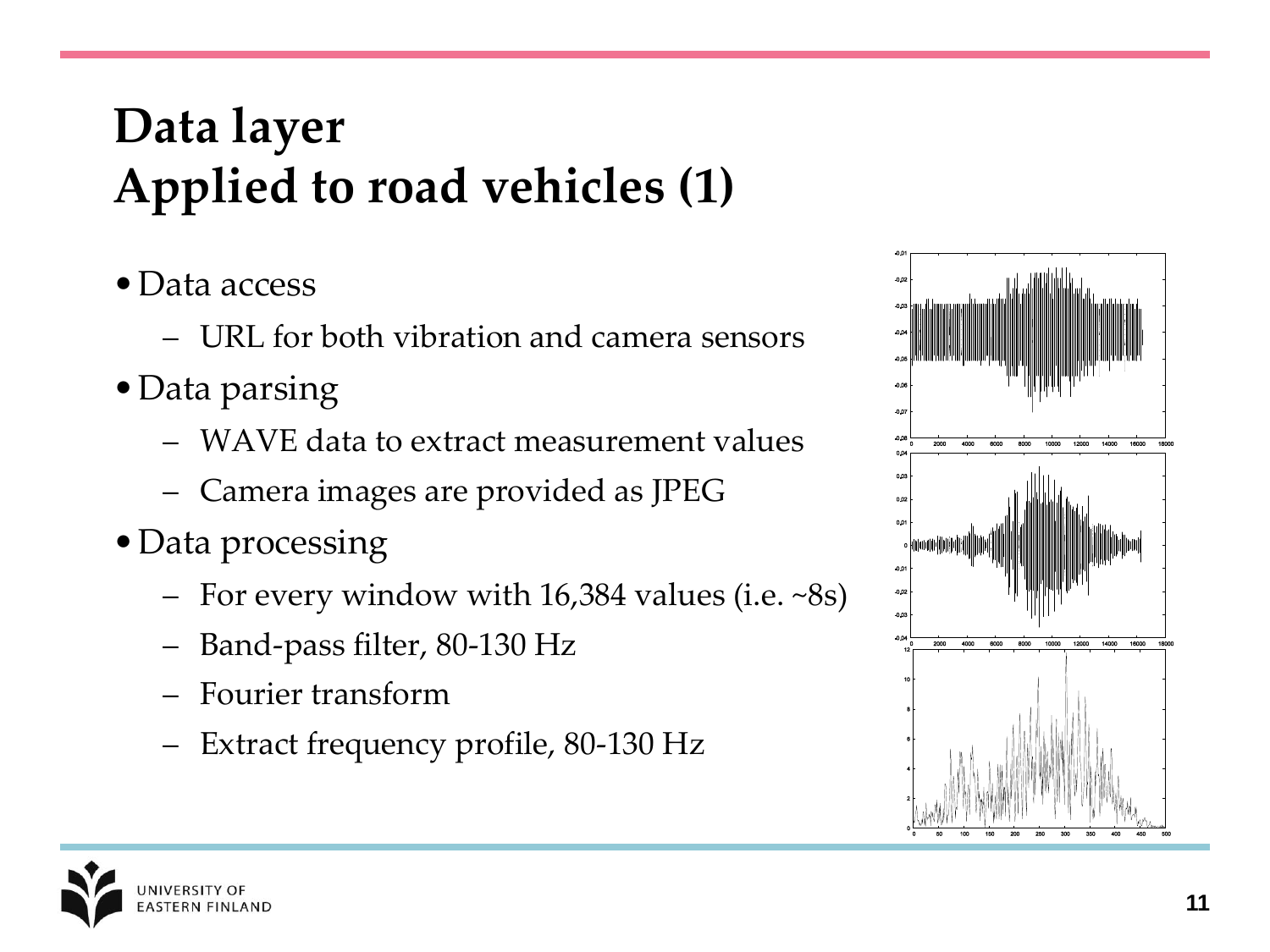#### **Data layer Applied to road vehicles (2)**



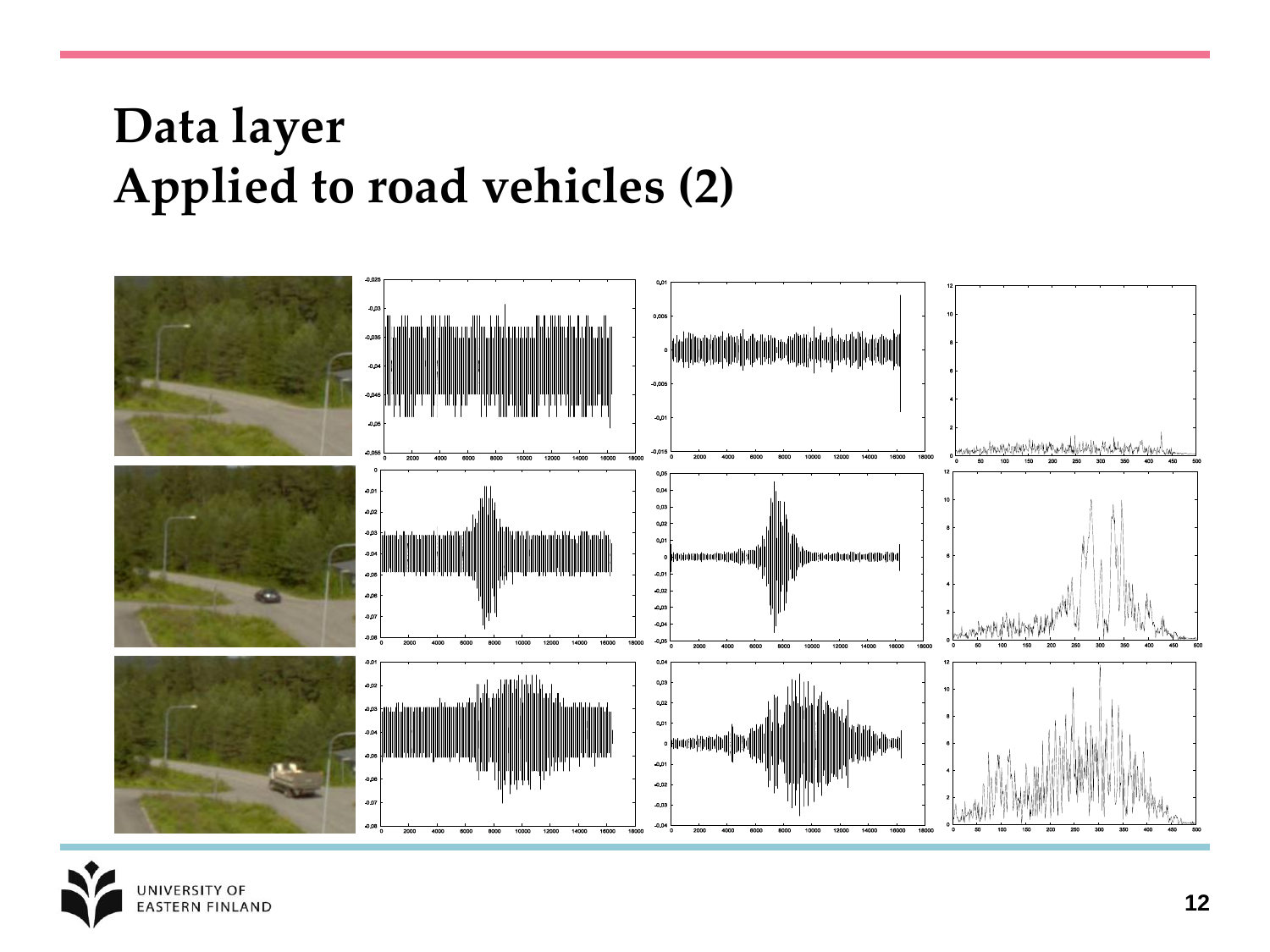# **Data layer Applied to road vehicles (3)**

- •Data mining
	- It is possible to classify frequency profiles and if so to what accuracy?
	- Supervised learning using Multi-Layer Perceptron (MLP)
	- Training dataset with 13 vehicle types + background
	- Total of 1911 labeled examples
		- Frequency profiles corresponding to 8s windows
- Detection task
	- Discriminate between background and not-background examples
	- About 95% classification performance for this binary case
- •Classification task
	- Vehicles types grouped into four broader classes
	- About 70% classification performance

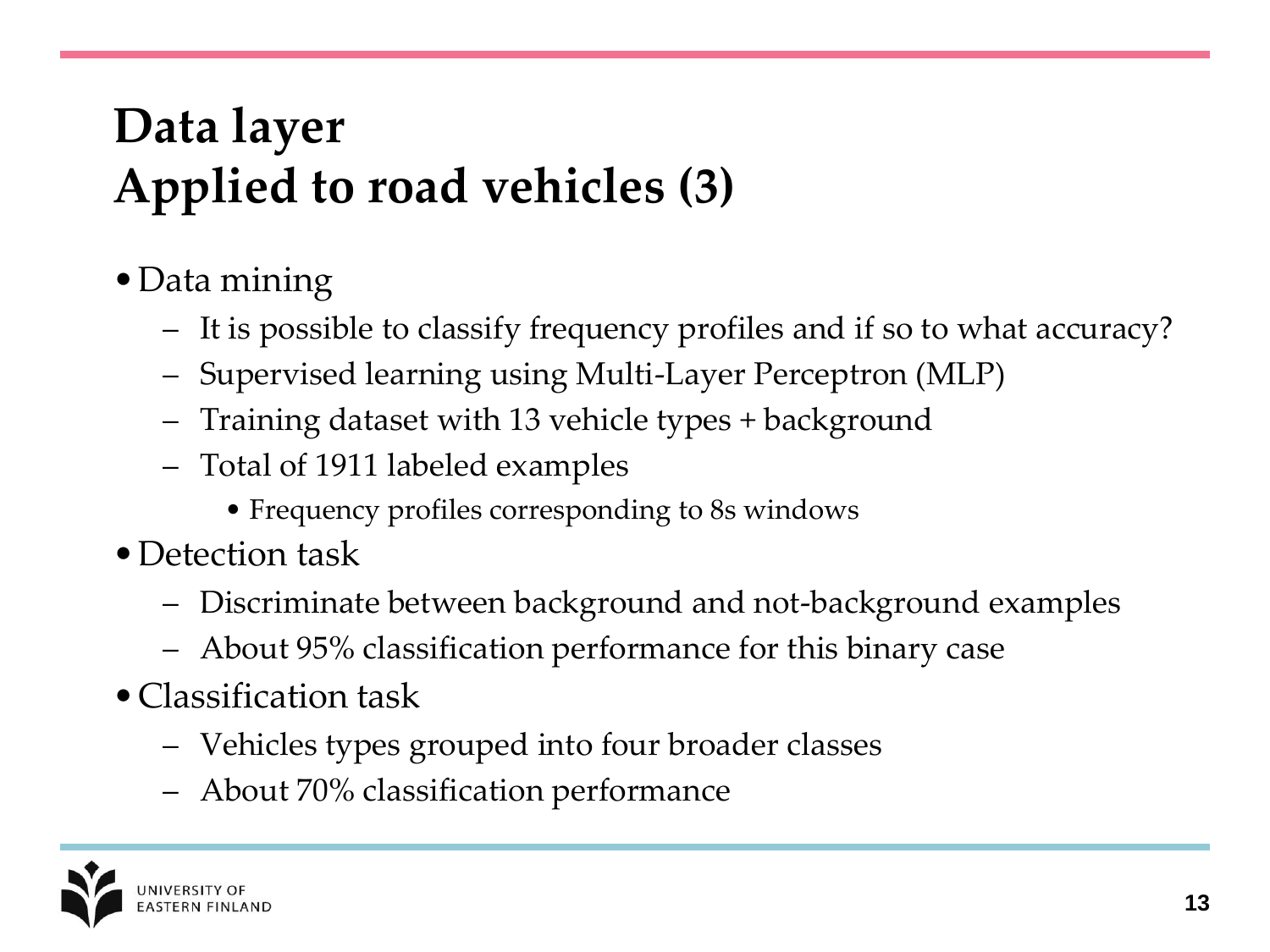# **Data layer Applied to lake monitoring**

- •Data access, parsing, processing
	- Highly dependent on sensor network
	- For battery-powered sensors
		- Much of data processing may be done by sensors directly
		- Power is a constraint on data transmission
- •Data mining
	- Clustering, e.g.
		- Identify prototypical values (ranges) for lakes rich/poor in a nutrient
	- Classification, e.g.
		- Trophic state of lake (oligotrophic, mesotrophic, eutrophic)
		- Suitable for drinking/bathing purposes
	- Regression, e.g.
		- Early warning for Eutrophication
		- Determine potential future trends

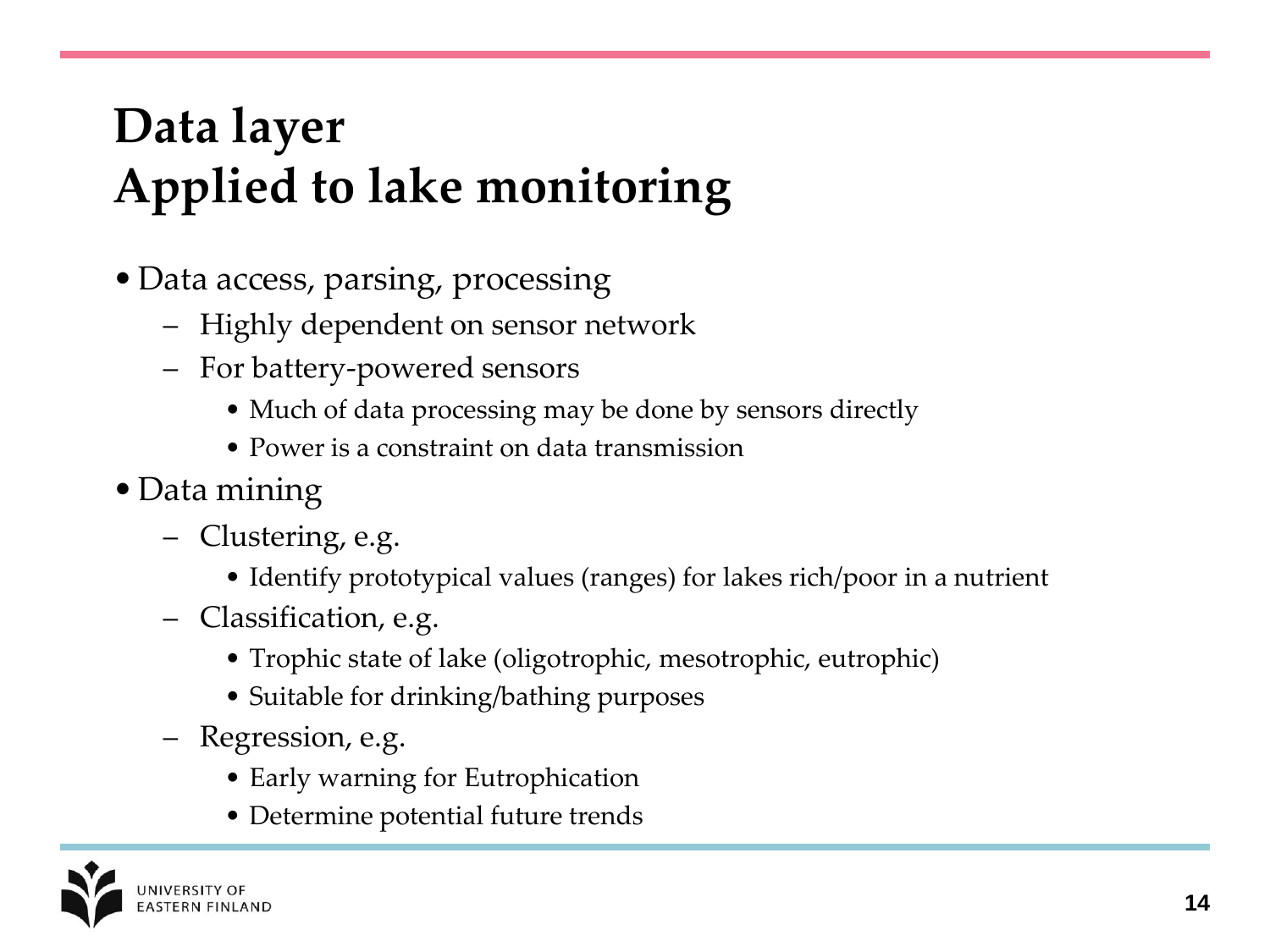## **Ontology layer What is an ontology?**

- Defined as "an explicit specification of a conceptualization" [3]
- •A means to formally represent knowledge of a domain
	- Concepts of some area of interest
	- Relations that hold among concepts
- •Example
	- Domain: Limnology, the "study of fresh or saline waters contained within continental boundaries" [4]
	- Concepts: Lake, Oligotrophic, Mesotrophic, Eutrophic, Nutrient
	- Relations: hasSurfaceArea, hasVolume, hasTotalNitrogen
	- Individual: Lake(*lakeSuperior*), Oligotrophic(*lakeSuperior*), hasVolume(*lakeSuperior*, "12,000 km^3")

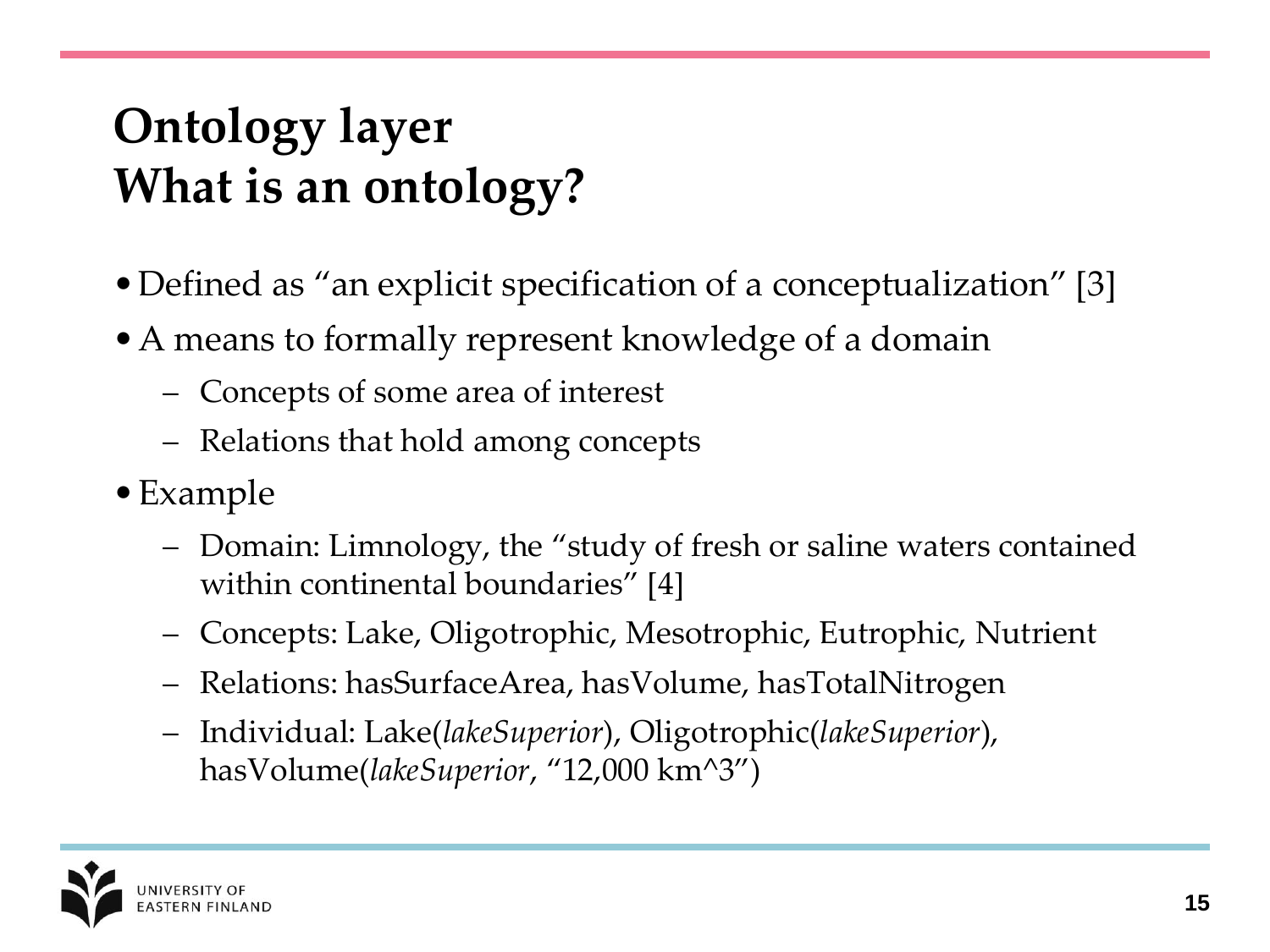## **Ontology layer Applied to road vehicles**

#### **Schema (TBox)**

VehicleObservation ⊑ Observation ⊓ ∀hasObservedObject.Vehicle

PersonalCar ⊑ Vehicle (subclass: PersonalCar is a subclass of Vehicle)

Truck ⊑ Vehicle

PersonalCar ⊓ Truck ⊑ ⊥ (disjointness: PersonalCar and Truck are disjoint classes)

(VehicleObservation(s) are Observation(s) that observe Vehicle objects)



Observation(o1) PersonalCar(v1) hasObservedObject(o1, v1)



Observation(o2) Truck(v2) hasObservedObject(o2, v2) **Data (ABox)**

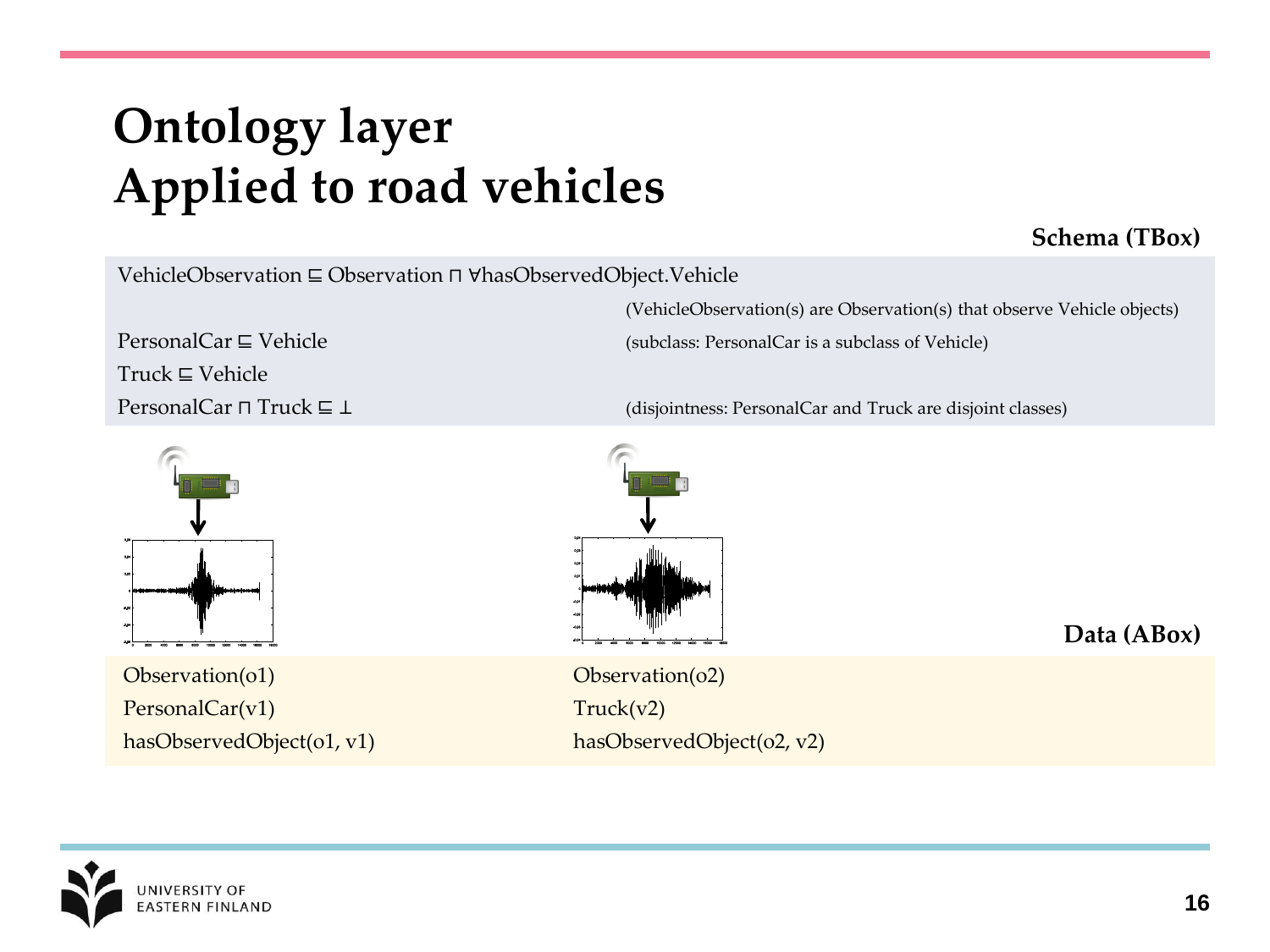# **Ontology layer Applied to lake monitoring**

•Discussed in a second presentation

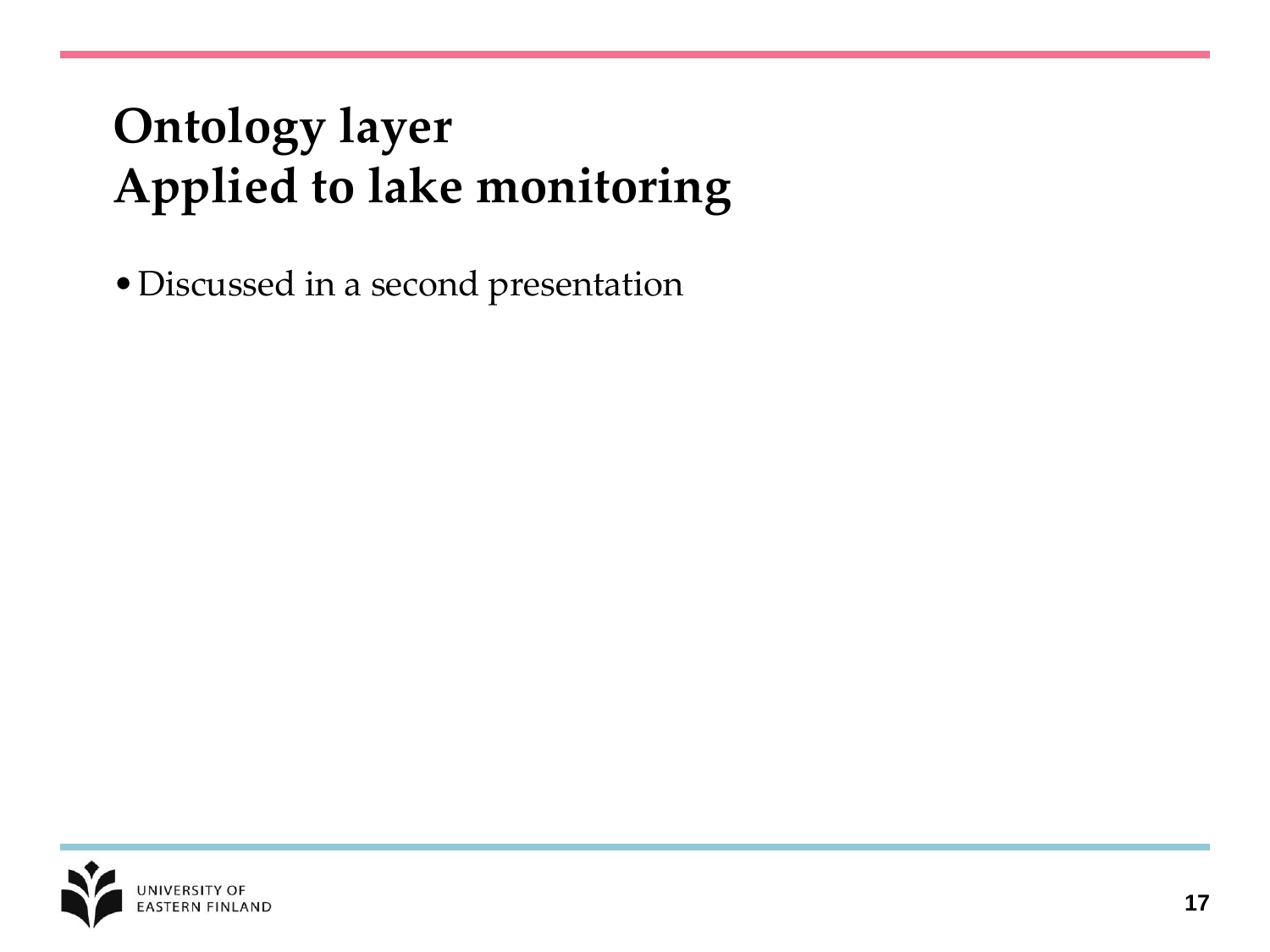## **Ontology layer Some implications**

- •Learning ontology
	- About individual observations (e.g. timestamp, vehicle type)
	- About ontology schema (e.g. vehicle classes)
- Abstraction
	- Work at knowledge level rather than data level
	- Keep knowledge and discard data (may be necessary)
- •Consistency checking
	- Is my ontology consistent, schema, data w.r.t. schema?
	- Ontology reasoning service
- Query
	- Perform domain-oriented, rather than data-oriented, query

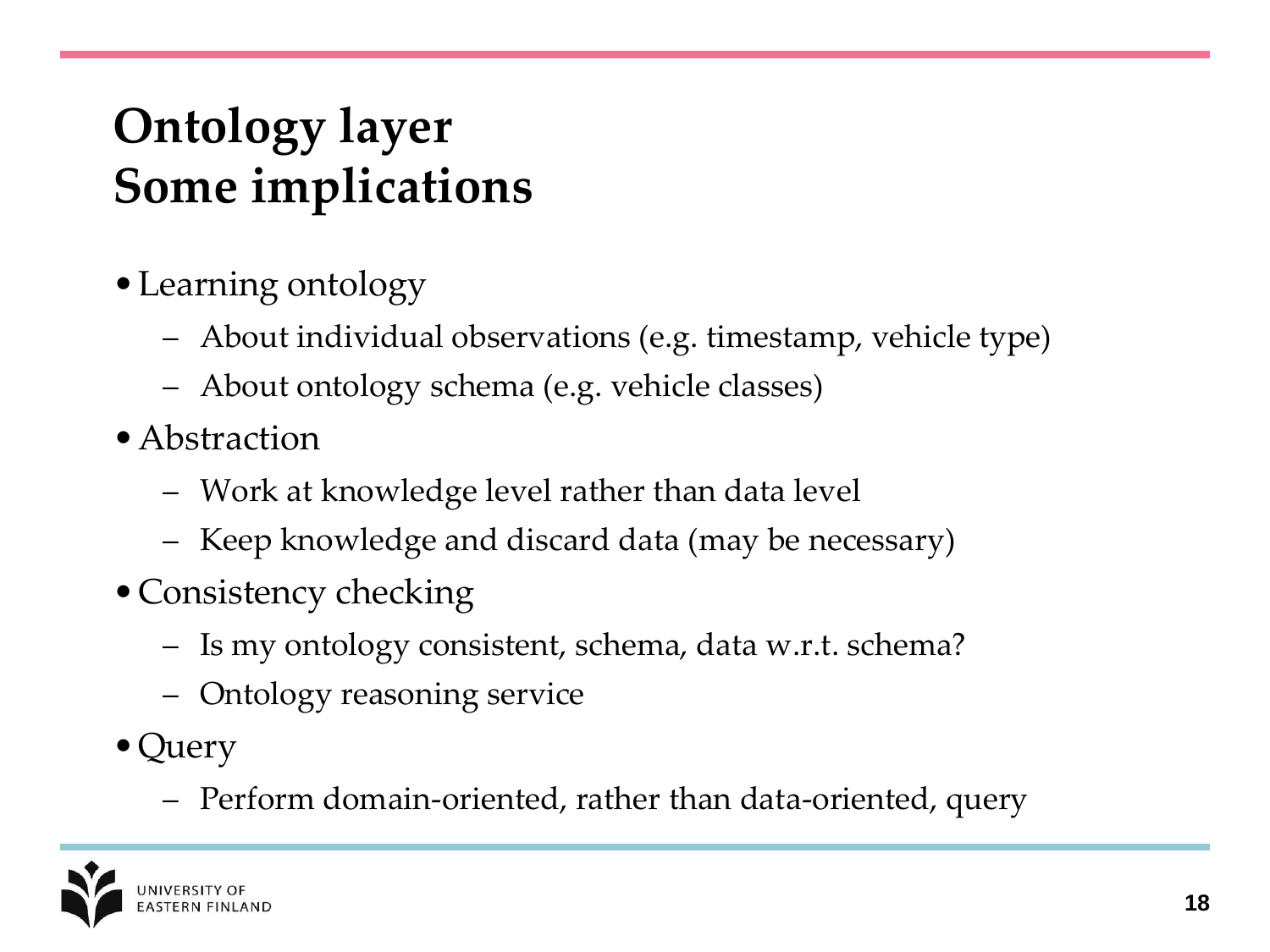## **Conclusions**

- Environmental monitoring
	-
	-
	-
	-
	-
	-
- Sensor layer
	-
	-
	-
	-
	-
- Data layer
	-
	-
	-
	-

Purpose of monitoring What conditions of natural environment do we want to monitor? Monitored variables What variables are affected by change in those conditions? Sensor type What technology exists to measure change in those variables? – Data type What type of data does the technology deliver? Data volume How must data does the technology deliver? Data communication How can we communicate with the technology?

– Sensor network topology What network configuration do we need? – Sensor installation How must the sensor be installed in natural environment? Sensor calibration How must the sensor be adapted to local conditions? – Sensor durability For how much time is the sensor powered? – Sensor resistance Do environmental factors affect the sensor?

Data access **How can data from the sensor be requested?** Data parsing Is parsing to extract measurement values we need necessary? Data processing Do we need to further process data? – Data mining What knowledge can we extract from data?